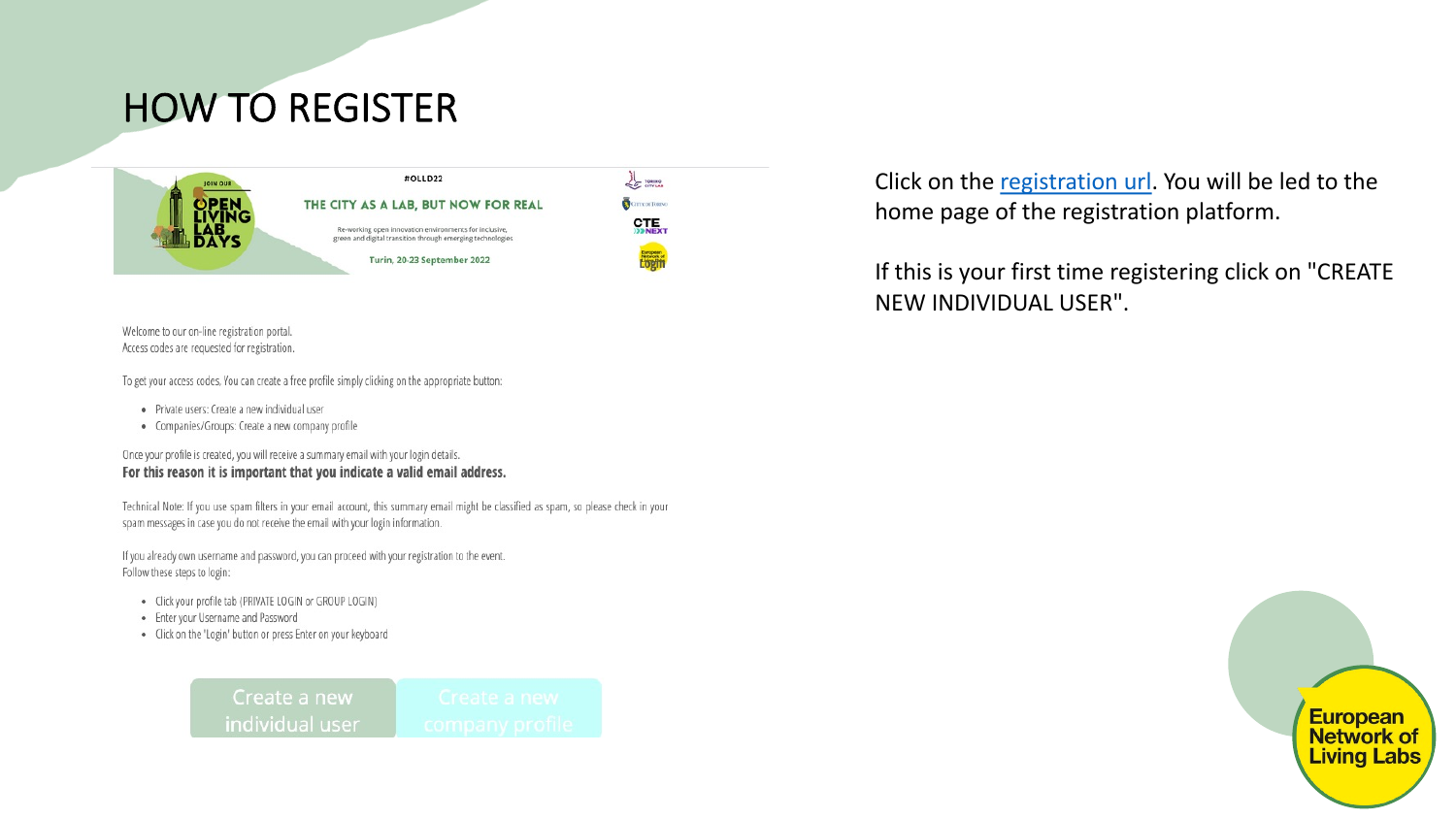## **User Profile**

 $\Box$  I will attend to the event as a Social Guest

#### **Informative Note**

I confirm that I have read the information on the processing of personal data provided by Triumph Italy Srl, which can be consulted in the Informative Note, and having understood its content, I hereby express my choices regarding the processing of data, being aware that the data will be used to fulfil my requests and to participate in the initiative.

Failure to confirm that the information has been read will make it impossible for Triumph Italy Srl to collect the data.

| $\bigcirc$ I accept $\bigcirc$ I do not accept                                                                                                                                                                                                  | $*$ If $\sqrt{ }$ |
|-------------------------------------------------------------------------------------------------------------------------------------------------------------------------------------------------------------------------------------------------|-------------------|
| I Privacy<br>I allow to Triumph Italy s.r. I the treatment of My sensitive data (i.e. handicap and/or allergies and more below)<br>so as to assure the restaurant services and access to the spaces of the event in accordance with My personal | gue<br>wel        |
| needs.                                                                                                                                                                                                                                          |                   |

 $\bigcirc$  I accept  $\bigcirc$  I do not accept

#### **II Privacy**

I allow to Triumph Italy s.r.l the treatment of My personal data for sending of its promotional and advertising material and/or on the organization of its specific events.

 $\bigcirc$  I accept  $\bigcirc$  I do not accept

#### **III Privacy**

I allow Triumph S.r.l. to send me communications to invite me to subsequent congresses, sales promotions, market research

 $\bigcirc$  I accept  $\bigcirc$  I do not accept

Answer the privacy policy questions Add your personal information (name, country of residence, email, organization) Add your allergies / intolerances / disabilities

 $\bullet$ 

you are accompanying someone as a social st to the Gala Dinner, 1 side visit and come cocktail you can note it in this page

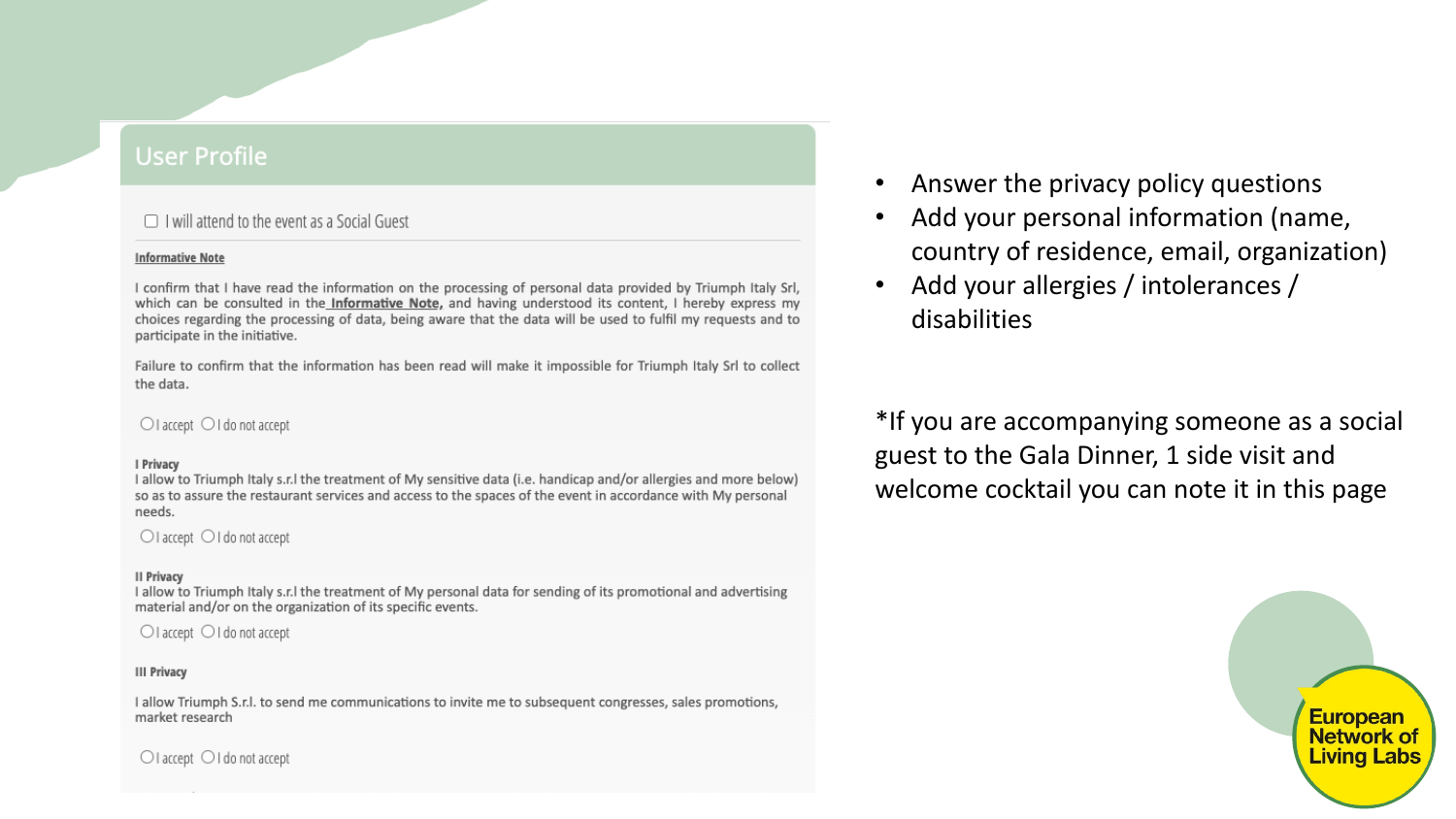## Registration

| Insert here your coupon |  |  |  |  |
|-------------------------|--|--|--|--|
|                         |  |  |  |  |
|                         |  |  |  |  |

Add your discount code (this is relevant for ENoLL Members, Speakers & Presenters and organizers)

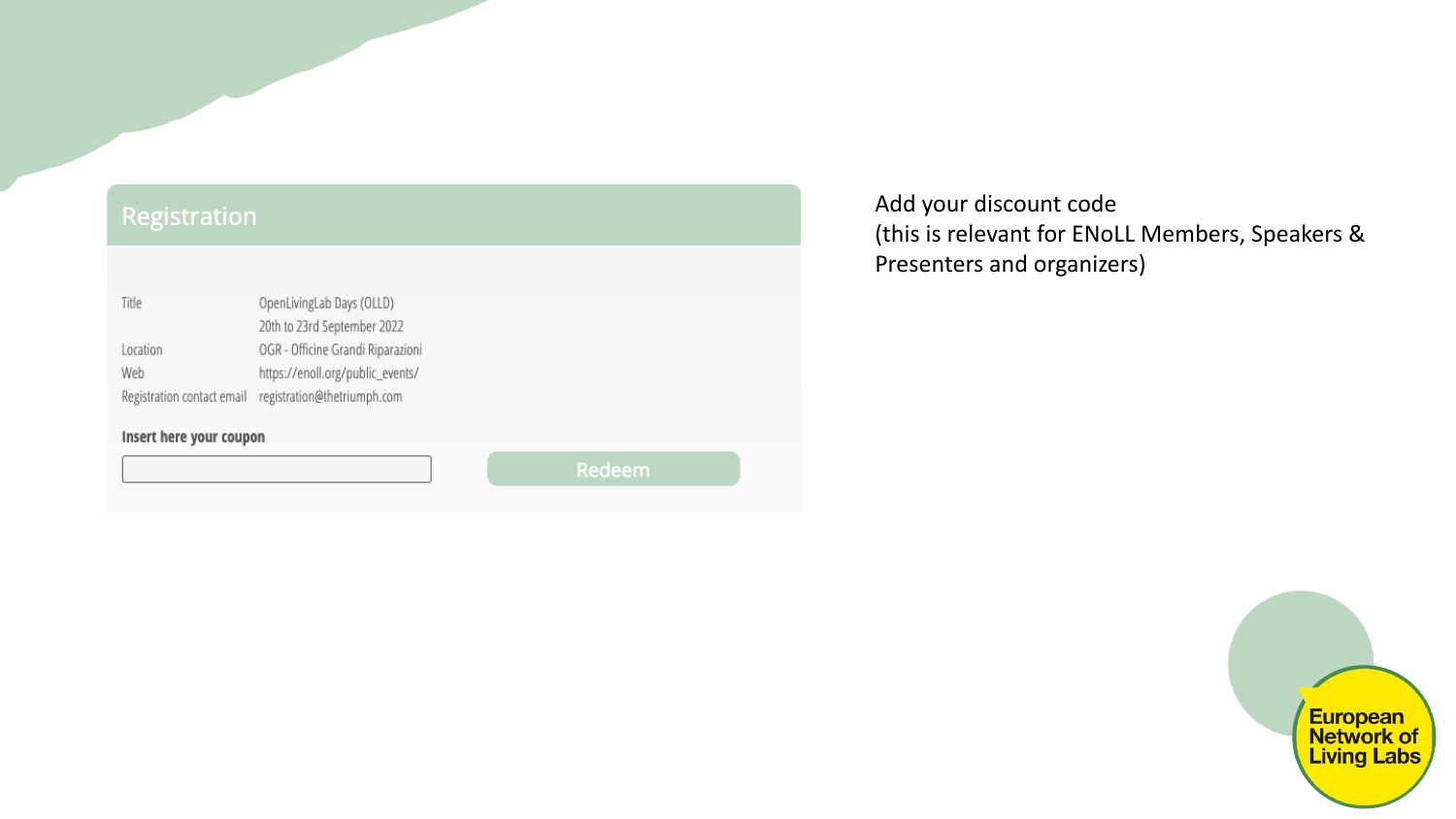### **Select Registration Fee**

Category

Learning Lab Day 0 course ONLY

Non-ENoLL Member

Student

Notes

In which main area of work is your organization active? \*

**Back**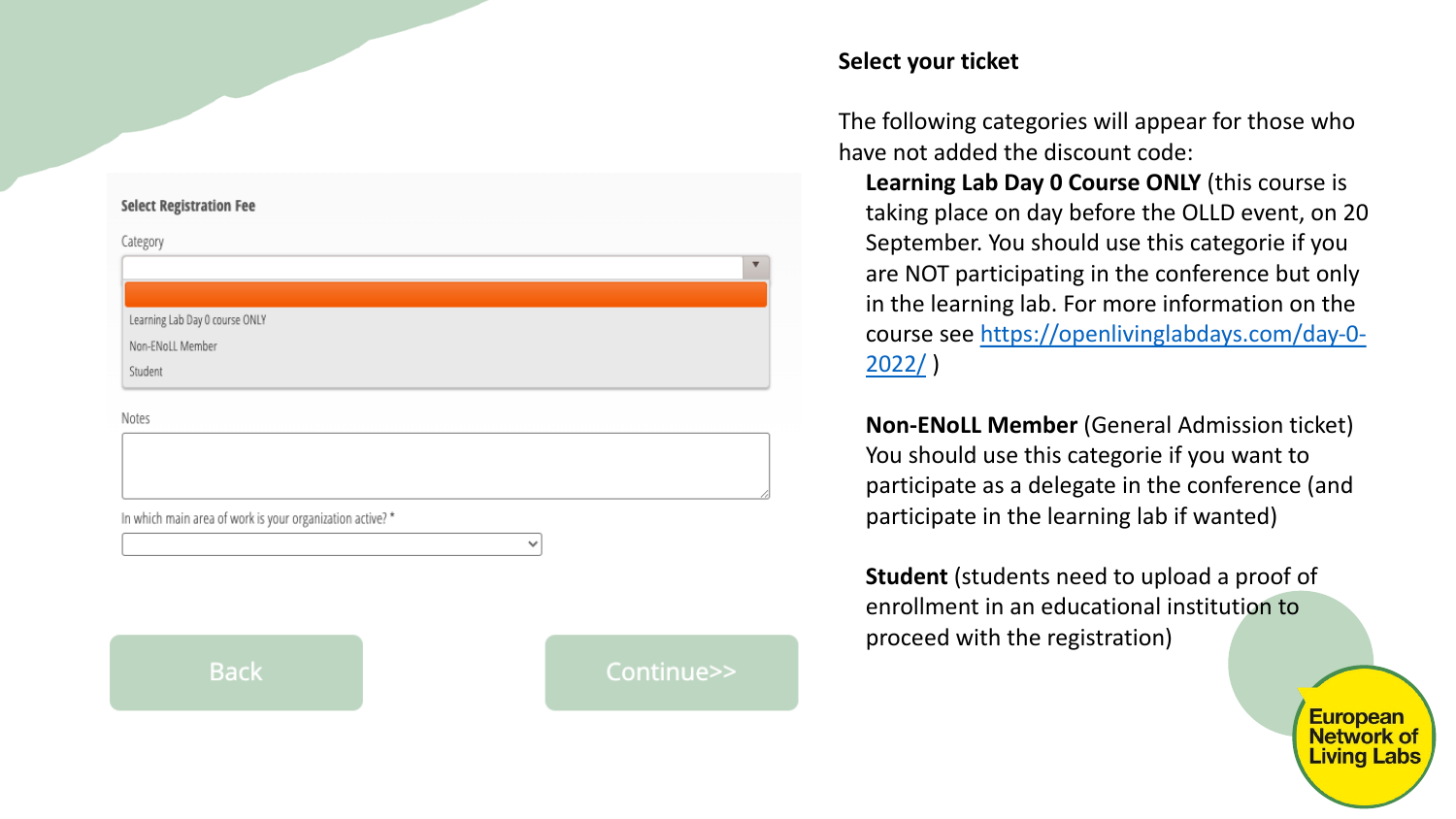## **Courses Registration**

Fee

If you have selected " Learning Lab Day 0 course ONLY" category, we remind you to select now the desired course. Without it, you will be not officially registered to one of them.

#### Track 1: THE LIVING LAB FUNDAMENTALS - NEWCOMERS

Track 1: oriented towards newbies of the Living Lab community, aims to train participants in understanding what Living Labs are and are not, starting from the basics (e.g. pitfalls and challenges of Living Labs, key characteristics, how they function, etc.) up to explore the main building blocks of setting up a Living Lab from the stakeholder engagement, governance and business model perspective,). Track 1 has been built as lighter version of the ENoLL Virtual Learning Lab, condensed on the main topics supporting newcomers in shedding lights upon the most frequently asked questions: How to set up a Living Lab? What governance models are most successful for Living Labs? How to make profits out of a Living Lab? How to make a Living Lab impactful and stakeholders engaged over time? Track 1 is organized in 3 main sessions and a panel debate. After each presentation, a Q&A session will be offered to the audience.

| Location             | OGR - Officine Grandi Riparazioni               |
|----------------------|-------------------------------------------------|
|                      | from 20/09/2022 10:00:00 to 20/09/2022 15:30:00 |
| Max no. Participants | 50                                              |
|                      |                                                 |

 $\sim$ 

### Track 2: CLOSE-UP ON PANEL AND PILOT MANAGER ROLES AND CO-CREATION IN A REAL-LIFE **ENVIRONMENT - PRO**

Track 2: offered to practitioners with an intermediate level of knowledge of Living Labs, focuses on more practical roles and day by day activities for successfully running Living Labs. This includes digging deeper on the role of the panel and pilot managers within a Living Lab, as well as exploiting co-creation in a real-life environment. Track 2 is organized in 3 main

Whichever ticket you select, you will be led to "courses registration" page.

## **This is relevant only for attendees of Learning Lab Day 0.**

If you are not registering for Learning Lab Day 0, do not select the courses.

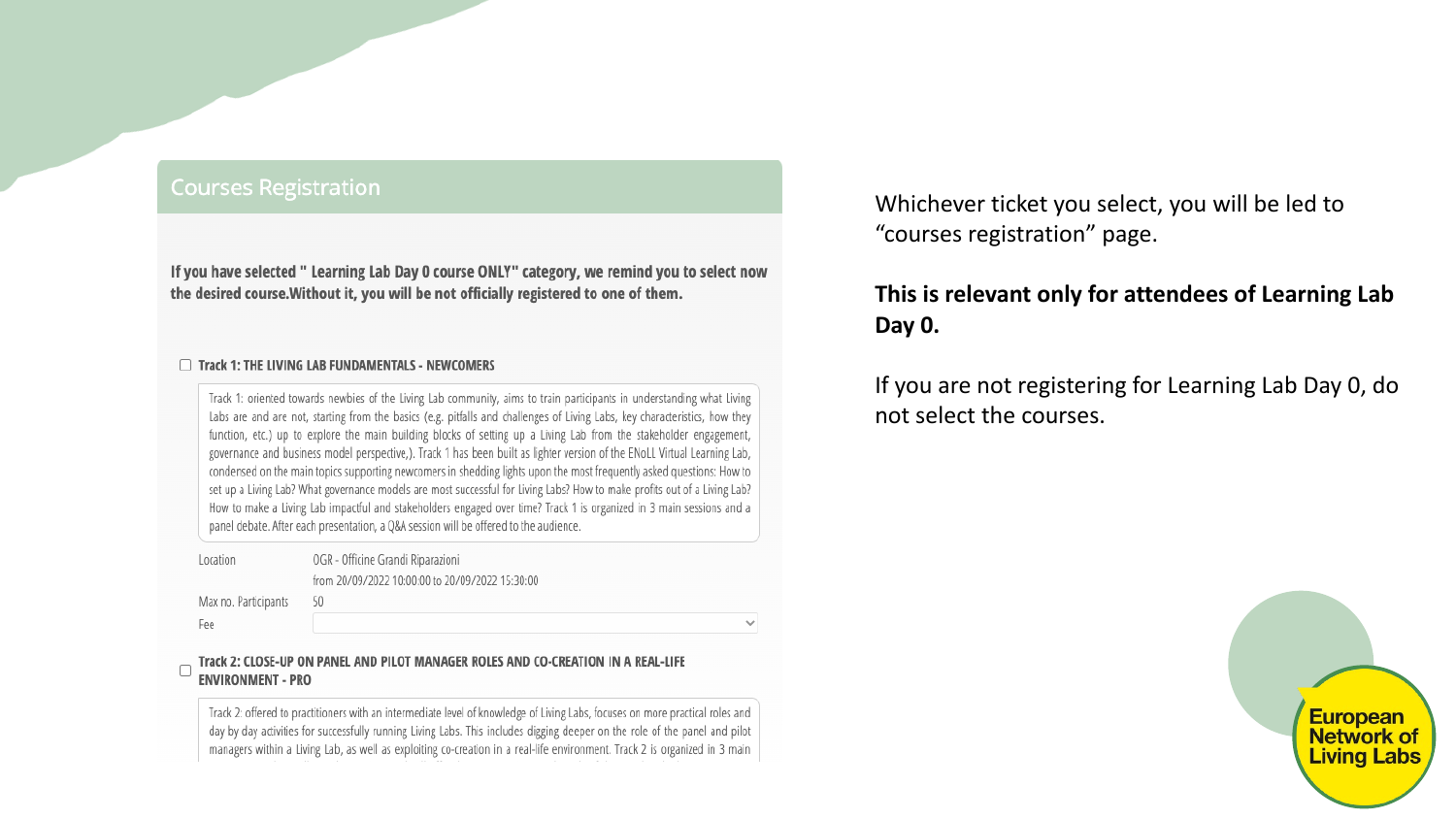## **Registration Services**

if you are a Social Guest, we remind you to select now the desired Study Visit. The choice has to be made in this section. Without it, we cannot guarantee your participation to one of them.

| U     | Award ceremony and networking dinner |              |  |
|-------|--------------------------------------|--------------|--|
|       | Location: Nuvola Lavazza             |              |  |
| Date  | 22nd September, 2022                 |              |  |
| No.   | (Max. 1)<br>Ü                        |              |  |
| Fee   |                                      | $\checkmark$ |  |
| Total | 0,00                                 |              |  |

#### □ Study Visit 1 - Turin Technological Innovation Hubs

In this study visit we will discover together the places where technological innovation serves the city and its citizens: a unique journey through virtual reality, skyscrapers, digital totems, avatars, and humanoid robots. Among the destinations is the House of Emerging Technologies in Turin, a project led by the City of Turin, funded by the Italian Ministry of Economic Development and co-funded by the main actors of the local ecosystem. The goal of the project is the creation of a widespread technology transfer centre on emerging technologies enabled by 5G, capable of promoting the development of enterprises and urban innovation services for citizens and public administrations.

| Date  | 23rd September, 2022 |        |              |
|-------|----------------------|--------|--------------|
| No.   |                      | Max. 1 |              |
| Fee   |                      |        | $\checkmark$ |
| Total | 0,00                 |        |              |

If you want to attend the Gala Dinner, select the "Award Ceremony and networking Dinner". This comes at an additional cost of 55 EUR + VAT 22%.

**Conference attendees** can choose the study visits free of charge. You will be only allowed to 1 visit on

Friday.

**Social guests** can choose one study visit.

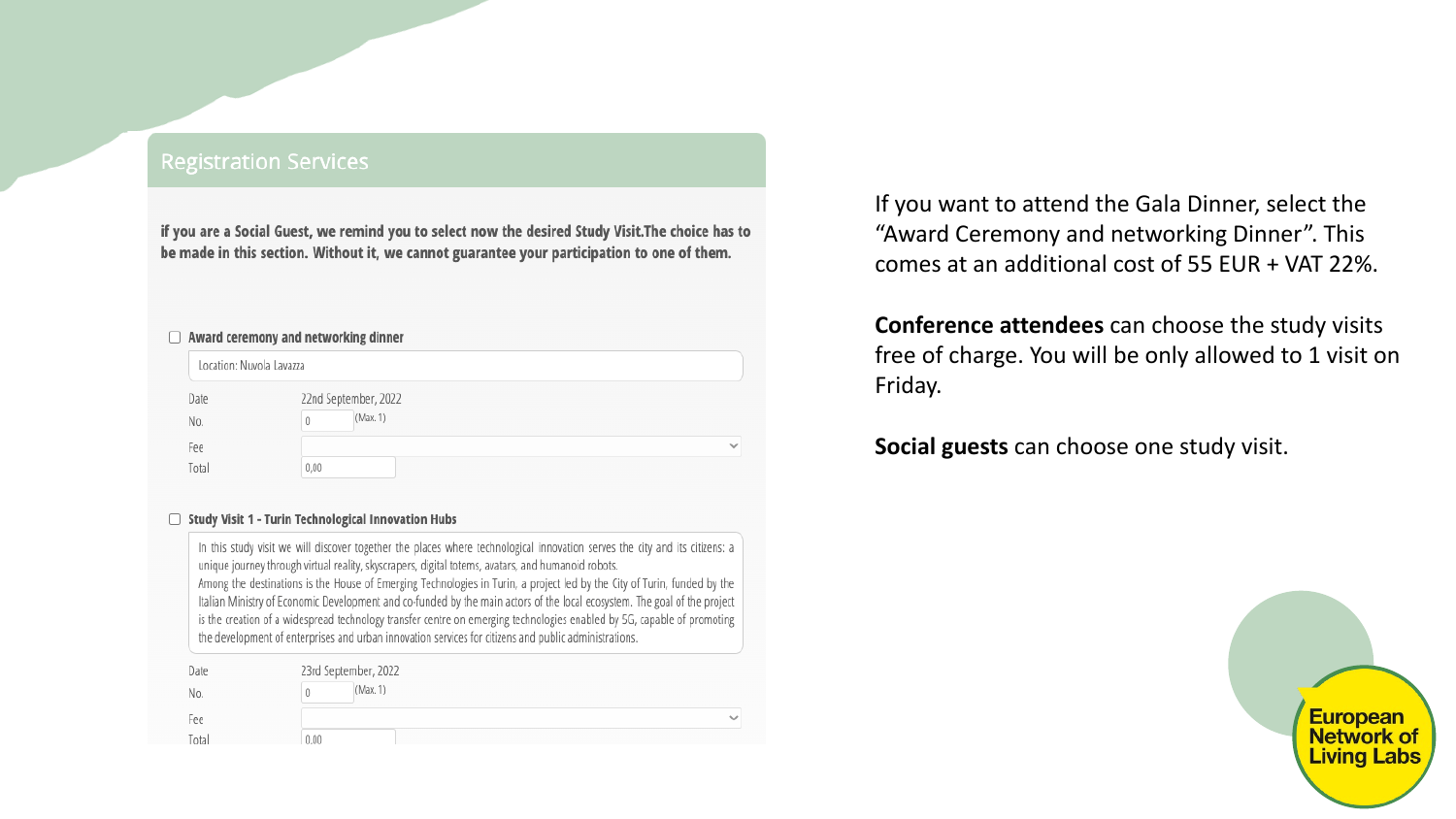## **Registration Summary** Summary Title OpenLivingLab Days (OLLD) 20th to 23rd September 2022 OGR - Officine Grandi Riparazioni Location https://enoll.org/public\_events/ Web Registration contact registration@thetriumph.com email Non-ENoLL Member Category T00 - Non-ENoLL Member - 671 EUR Registration Fee **Services Selected**

Finally, you will be led to "**Registration Summary**" page, where all of your purchases and choices are showcased.

We advise you to print/screenshot this summary. Once the registration process will be completed, you will not be able to enter the system again.

This page does not constitute proof of registration. It is only a summary. To confirm your registration, it is mandatory to proceed with the purchase.

Click on the "Continue with purchase>>" button, at the bottom right of the screen, if you want to finalise your registration